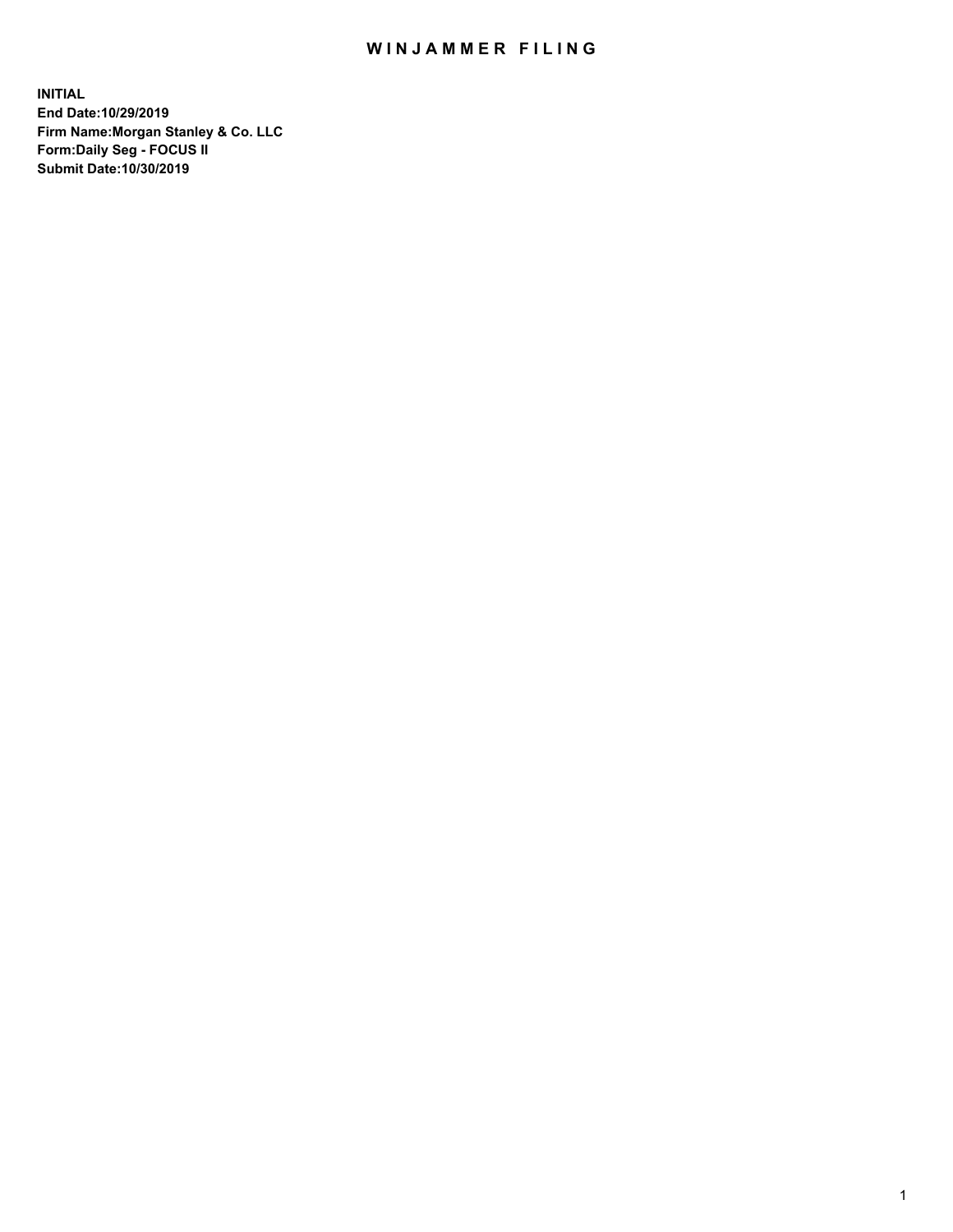**INITIAL End Date:10/29/2019 Firm Name:Morgan Stanley & Co. LLC Form:Daily Seg - FOCUS II Submit Date:10/30/2019 Daily Segregation - Cover Page**

| Name of Company                                                                   | Morgan Stanley & Co. LLC     |
|-----------------------------------------------------------------------------------|------------------------------|
| <b>Contact Name</b>                                                               | <b>Ikram Shah</b>            |
| <b>Contact Phone Number</b>                                                       | 212-276-0963                 |
| <b>Contact Email Address</b>                                                      | Ikram.shah@morganstanley.com |
| FCM's Customer Segregated Funds Residual Interest Target (choose one):            |                              |
| a. Minimum dollar amount: ; or                                                    | 235,000,000                  |
| b. Minimum percentage of customer segregated funds required:% ; or                | <u>0</u>                     |
| c. Dollar amount range between: and; or                                           | 0 <sub>0</sub>               |
| d. Percentage range of customer segregated funds required between: % and %.       | 0 <sub>0</sub>               |
| FCM's Customer Secured Amount Funds Residual Interest Target (choose one):        |                              |
| a. Minimum dollar amount: ; or                                                    | 140,000,000                  |
| b. Minimum percentage of customer secured funds required:%; or                    | <u>0</u>                     |
| c. Dollar amount range between: and; or                                           | <u>00</u>                    |
| d. Percentage range of customer secured funds required between:% and%.            | 0 <sub>0</sub>               |
| FCM's Cleared Swaps Customer Collateral Residual Interest Target (choose one):    |                              |
| a. Minimum dollar amount: ; or                                                    | 92,000,000                   |
| b. Minimum percentage of cleared swaps customer collateral required:% ; or        | <u>0</u>                     |
| c. Dollar amount range between: and; or                                           | <u>00</u>                    |
| d. Percentage range of cleared swaps customer collateral required between:% and%. | 00                           |

Attach supporting documents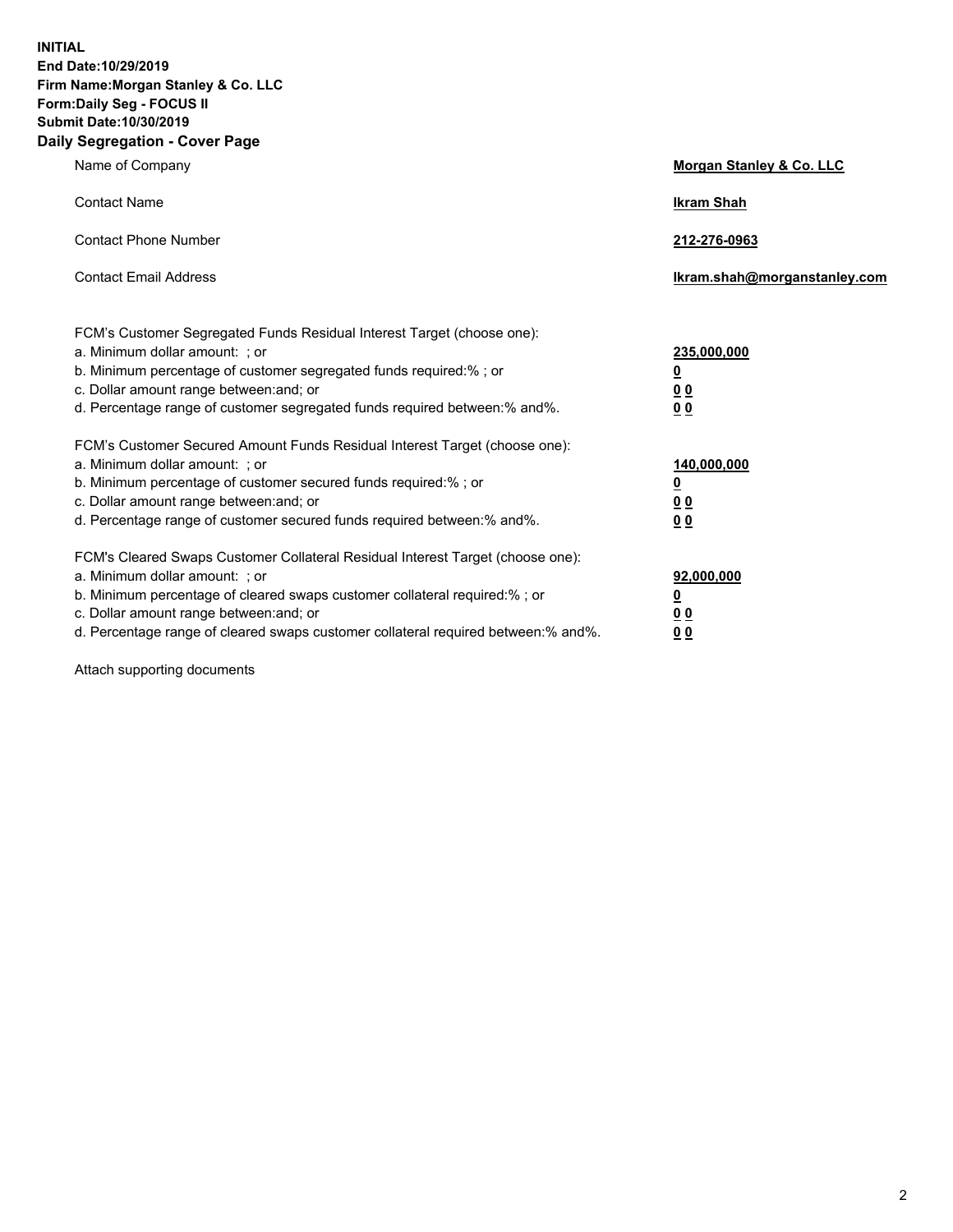## **INITIAL End Date:10/29/2019 Firm Name:Morgan Stanley & Co. LLC Form:Daily Seg - FOCUS II Submit Date:10/30/2019**

## **Daily Segregation - Secured Amounts**

|          | Foreign Futures and Foreign Options Secured Amounts                                                                  |                                                |
|----------|----------------------------------------------------------------------------------------------------------------------|------------------------------------------------|
|          | Amount required to be set aside pursuant to law, rule or regulation of a foreign                                     | $0$ [7305]                                     |
|          | government or a rule of a self-regulatory organization authorized thereunder                                         |                                                |
| 1.       | Net ledger balance - Foreign Futures and Foreign Option Trading - All Customers                                      |                                                |
|          | A. Cash                                                                                                              | 2,793,318,988 [7315]                           |
|          | B. Securities (at market)                                                                                            | 2,190,620,452 [7317]                           |
| 2.<br>3. | Net unrealized profit (loss) in open futures contracts traded on a foreign board of trade<br>Exchange traded options | 248,134,613 [7325]                             |
|          | a. Market value of open option contracts purchased on a foreign board of trade                                       | 30,767,125 [7335]                              |
|          | b. Market value of open contracts granted (sold) on a foreign board of trade                                         | -33,918,021 [7337]                             |
| 4.       | Net equity (deficit) (add lines 1. 2. and 3.)                                                                        | 5,228,923,157 [7345]                           |
| 5.       | Account liquidating to a deficit and account with a debit balances - gross amount                                    | 55,821,864 [7351]                              |
|          | Less: amount offset by customer owned securities                                                                     | <mark>-55,333,929</mark> [7352] 487,935 [7354] |
| 6.       | Amount required to be set aside as the secured amount - Net Liquidating Equity                                       | 5,229,411,092 [7355]                           |
|          | Method (add lines 4 and 5)                                                                                           |                                                |
| 7.       | Greater of amount required to be set aside pursuant to foreign jurisdiction (above) or line                          | 5,229,411,092 [7360]                           |
|          | 6.                                                                                                                   |                                                |
|          | FUNDS DEPOSITED IN SEPARATE REGULATION 30.7 ACCOUNTS                                                                 |                                                |
| 1.       | Cash in banks                                                                                                        |                                                |
|          | A. Banks located in the United States                                                                                | 293,577,414 [7500]                             |
|          | B. Other banks qualified under Regulation 30.7                                                                       | 694,450,609 [7520] 988,028,023                 |
|          |                                                                                                                      | [7530]                                         |
| 2.       | Securities                                                                                                           |                                                |
|          | A. In safekeeping with banks located in the United States                                                            | 313,821,948 [7540]                             |
|          | B. In safekeeping with other banks qualified under Regulation 30.7                                                   | 0 [7560] 313,821,948 [7570]                    |
| 3.       | Equities with registered futures commission merchants                                                                |                                                |
|          | A. Cash                                                                                                              | 10,102,071 [7580]                              |
|          | <b>B.</b> Securities                                                                                                 | $0$ [7590]                                     |
|          | C. Unrealized gain (loss) on open futures contracts                                                                  | -532,136 [7600]                                |
|          | D. Value of long option contracts                                                                                    | $0$ [7610]                                     |
| 4.       | E. Value of short option contracts<br>Amounts held by clearing organizations of foreign boards of trade              | 0 [7615] 9,569,935 [7620]                      |
|          | A. Cash                                                                                                              | $0$ [7640]                                     |
|          | <b>B.</b> Securities                                                                                                 | $0$ [7650]                                     |
|          | C. Amount due to (from) clearing organization - daily variation                                                      | $0$ [7660]                                     |
|          | D. Value of long option contracts                                                                                    | $0$ [7670]                                     |
|          | E. Value of short option contracts                                                                                   | 0 [7675] 0 [7680]                              |
| 5.       | Amounts held by members of foreign boards of trade                                                                   |                                                |
|          | A. Cash                                                                                                              | 1,986,659,258 [7700]                           |
|          | <b>B.</b> Securities                                                                                                 | 1,876,798,504 [7710]                           |
|          | C. Unrealized gain (loss) on open futures contracts                                                                  | 248,666,749 [7720]                             |
|          | D. Value of long option contracts                                                                                    | 30,767,125 [7730]                              |
|          | E. Value of short option contracts                                                                                   | -33,918,021 [7735] 4,108,973,615               |
|          |                                                                                                                      | [7740]                                         |
| 6.       | Amounts with other depositories designated by a foreign board of trade                                               | $0$ [7760]                                     |
| 7.       | Segregated funds on hand                                                                                             | $0$ [7765]                                     |
| 8.       | Total funds in separate section 30.7 accounts                                                                        | 5,420,393,521 [7770]                           |
| 9.       | Excess (deficiency) Set Aside for Secured Amount (subtract line 7 Secured Statement                                  | 190,982,429 [7380]                             |
|          | Page 1 from Line 8)                                                                                                  |                                                |
| 10.      | Management Target Amount for Excess funds in separate section 30.7 accounts                                          | 140,000,000 [7780]                             |

11. Excess (deficiency) funds in separate 30.7 accounts over (under) Management Target **50,982,429** [7785]

3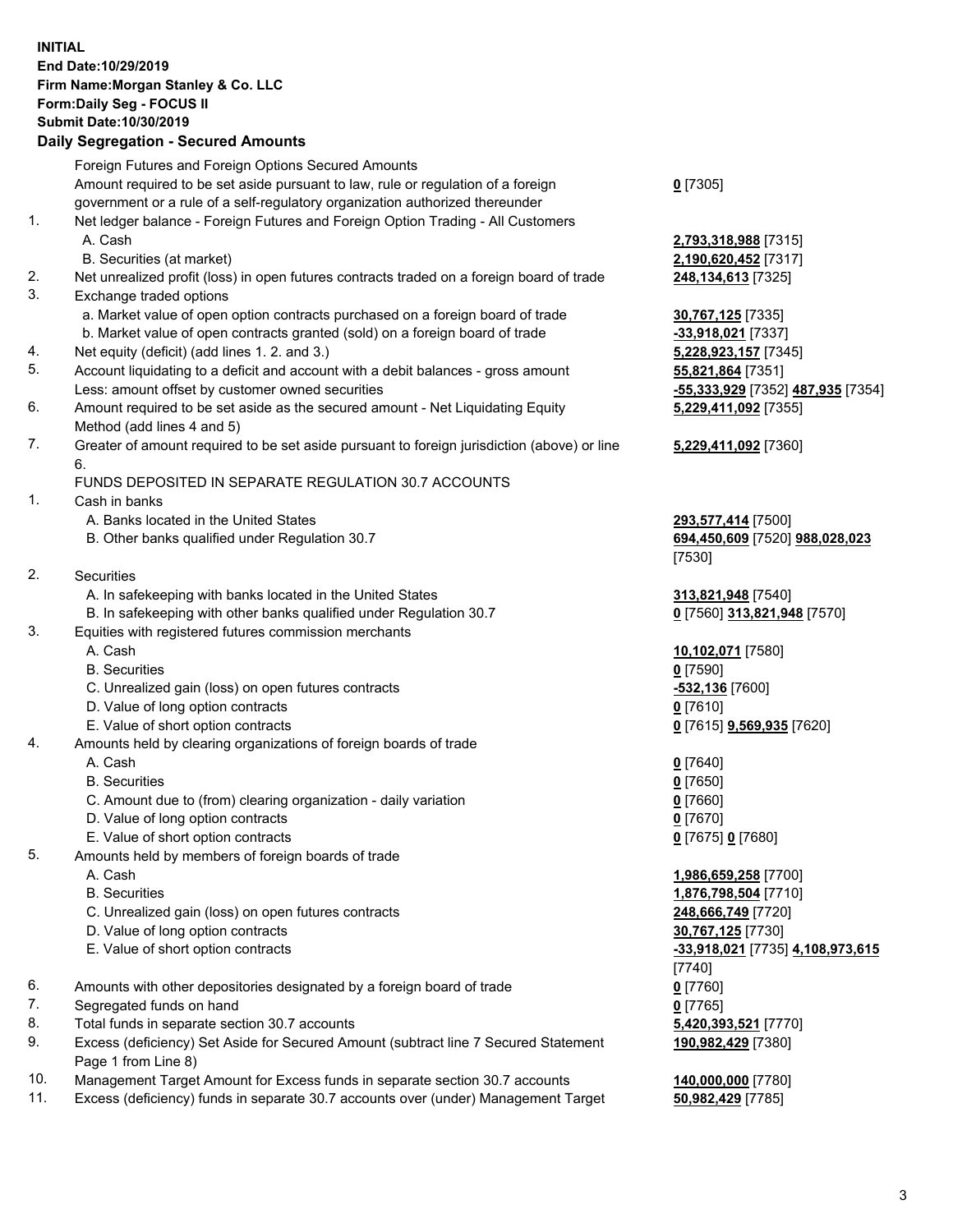|     | <b>INITIAL</b><br>End Date:10/29/2019<br>Firm Name: Morgan Stanley & Co. LLC<br>Form: Daily Seg - FOCUS II<br>Submit Date: 10/30/2019<br>Daily Segregation - Segregation Statement |                                                              |
|-----|------------------------------------------------------------------------------------------------------------------------------------------------------------------------------------|--------------------------------------------------------------|
|     | SEGREGATION REQUIREMENTS(Section 4d(2) of the CEAct)                                                                                                                               |                                                              |
| 1.  | Net ledger balance                                                                                                                                                                 |                                                              |
|     | A. Cash                                                                                                                                                                            | 12,050,619,262 [7010]                                        |
|     | B. Securities (at market)                                                                                                                                                          | 6,706,505,721 [7020]                                         |
| 2.  | Net unrealized profit (loss) in open futures contracts traded on a contract market                                                                                                 | -1,775,249,829 [7030]                                        |
| 3.  | Exchange traded options                                                                                                                                                            |                                                              |
|     | A. Add market value of open option contracts purchased on a contract market                                                                                                        | 408,141,090 [7032]                                           |
|     | B. Deduct market value of open option contracts granted (sold) on a contract market                                                                                                | -269,439,903 [7033]                                          |
| 4.  | Net equity (deficit) (add lines 1, 2 and 3)                                                                                                                                        | 17,120,576,341 [7040]                                        |
| 5.  | Accounts liquidating to a deficit and accounts with                                                                                                                                |                                                              |
|     | debit balances - gross amount                                                                                                                                                      | 472,160,799 [7045]                                           |
|     | Less: amount offset by customer securities                                                                                                                                         | <mark>-471,388,519</mark> [7047] <mark>772,280</mark> [7050] |
| 6.  | Amount required to be segregated (add lines 4 and 5)                                                                                                                               | 17,121,348,621 [7060]                                        |
|     | FUNDS IN SEGREGATED ACCOUNTS                                                                                                                                                       |                                                              |
| 7.  | Deposited in segregated funds bank accounts                                                                                                                                        |                                                              |
|     | A. Cash                                                                                                                                                                            | 4,065,131,509 [7070]                                         |
|     | B. Securities representing investments of customers' funds (at market)                                                                                                             | $0$ [7080]                                                   |
|     | C. Securities held for particular customers or option customers in lieu of cash (at                                                                                                | 898,384,180 [7090]                                           |
|     | market)                                                                                                                                                                            |                                                              |
| 8.  | Margins on deposit with derivatives clearing organizations of contract markets                                                                                                     |                                                              |
|     | A. Cash                                                                                                                                                                            | 6,533,218,722 [7100]                                         |
|     | B. Securities representing investments of customers' funds (at market)                                                                                                             | $0$ [7110]                                                   |
|     | C. Securities held for particular customers or option customers in lieu of cash (at<br>market)                                                                                     | 5,808,121,541 [7120]                                         |
| 9.  | Net settlement from (to) derivatives clearing organizations of contract markets                                                                                                    | -43,760,243 [7130]                                           |
| 10. | Exchange traded options                                                                                                                                                            |                                                              |
|     | A. Value of open long option contracts                                                                                                                                             | 408,141,090 [7132]                                           |
|     | B. Value of open short option contracts                                                                                                                                            | -269,266,166 [7133]                                          |
| 11. | Net equities with other FCMs                                                                                                                                                       |                                                              |
|     | A. Net liquidating equity                                                                                                                                                          | 7,681,337 [7140]                                             |
|     | B. Securities representing investments of customers' funds (at market)                                                                                                             | 0 [7160]                                                     |
|     | C. Securities held for particular customers or option customers in lieu of cash (at<br>market)                                                                                     | $0$ [7170]                                                   |
| 12. | Segregated funds on hand                                                                                                                                                           | $0$ [7150]                                                   |
| 13. | Total amount in segregation (add lines 7 through 12)                                                                                                                               | 17,407,651,970 [7180]                                        |
| 14. | Excess (deficiency) funds in segregation (subtract line 6 from line 13)                                                                                                            | 286,303,349 [7190]                                           |
| 15. | Management Target Amount for Excess funds in segregation                                                                                                                           | 235,000,000 [7194]                                           |
| 16. | Excess (deficiency) funds in segregation over (under) Management Target Amount                                                                                                     | 51,303,349 [7198]                                            |

Excess